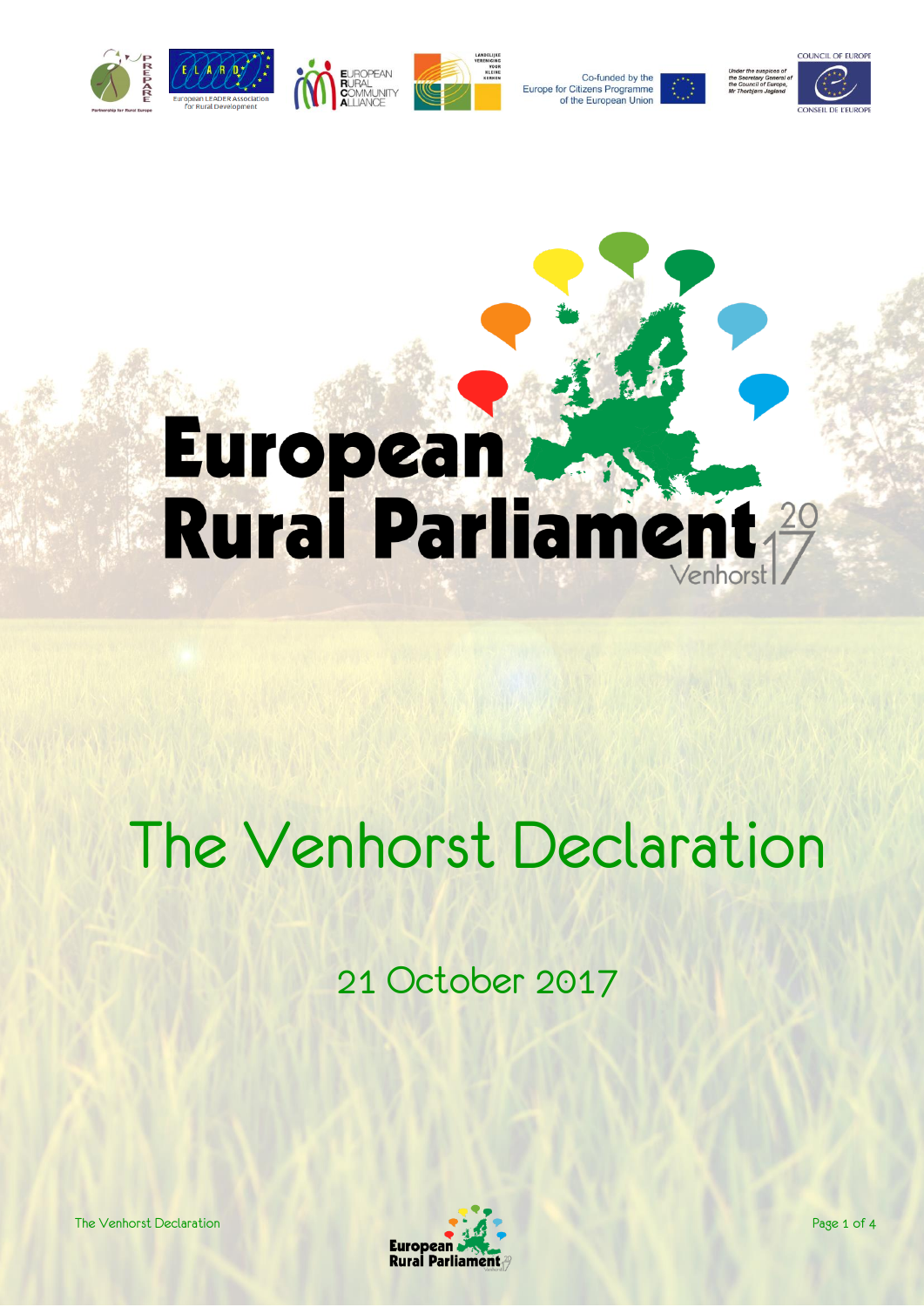



Co-funded by the Europe for Citizens Programme of the European Unior



We, 250 participants from 40 European countries met during the third European Rural Parliament at the village of Venhorst, North Brabant Province, the Netherlands from 18 to 21 October 2017 under the auspices of the Secretary-General of the Council of Europe, and with the participation of representatives of European Union institutions, of some national governments and of civil society organisations from many countries.

We are grateful for the hospitality of the citizens of Venhorst, and for the major organisational effort and support of the 'Vereniging Kleine Kernen Noord Brabant' (VKKNB), the public authorities and organisations of North Brabant, and the *'*Landelijke Vereniging Voor Kleine Kernen' (LVKK) and the national government of The Netherlands.

We discussed the needs of rural areas and formulated advice on how to assure the well-being of rural communities throughout the wider Europe. We focused on the power of rural communities to take initiatives and organised expeditions and workshops around six leading themes: creating future-proof communities, optimising community infrastructure and services, caring together and including others, developing the community's economic base, making decisions together, and welcoming new people in the community. We fully acknowledged the urgency of the current situation and the major challenges that Europe is currently facing. The challenges include the rapid spread of digitisation and automation, population movements from poor to rich regions and from rural areas to cities, the flow of refugees into Europe, continuing loss of biodiversity, climate change and its impact on many parts of Europe and the consequent stresses on the resources of the European Union and public authorities throughout the continent. Rural communities are able and willing to contribute to addressing these challenges.

Drawing further on the National Rural Parliaments and other events organised by our European and national partners over the last two years, the discussions in Venhorst resulted in a call upon citizens and policymakers to support the vitality of rural areas and to ensure that general policies and programmes are rural-proofed. Moreover we call upon citizens and policymakers to assist in the creation of sustainable rural communities in the following ways.

### Infrastructure, services and connectivity

The social and economic well-being of many rural areas is threatened by weak infrastructure and loss or lack of essential services such as public transport, health and education. We call upon providers of essential services, rural communities and public authorities to sustain and extend services and modern infrastructure in rural areas; or (where this is not possible) to work with rural communities to find imaginative solutions. New business models need to be developed in order to assure the sustainability of such solutions. Policymakers have an important role to play in facilitating and funding digitisation, high quality internet, and the development of smart transport solutions, and by supporting the development of synergetic rural-urban relations. They should legislate to give communities the right to challenge and the right to bid, and to provide funding towards such community enterprises. The ERP can play a role by gathering best practices in civic initiatives in those fields.

## Tackling poverty and social exclusion

Many rural communities are marked by a spirit of mutual care. However, social inequality may be found anywhere, with people suffering from low income, lack of access to services or discrimination. Rural communities should take the lead in offering care to those in need. They should be assertive in pressing national and local authorities to ensure social inclusion and to provide resources for the elderly, infirm and other persons in need of our care.

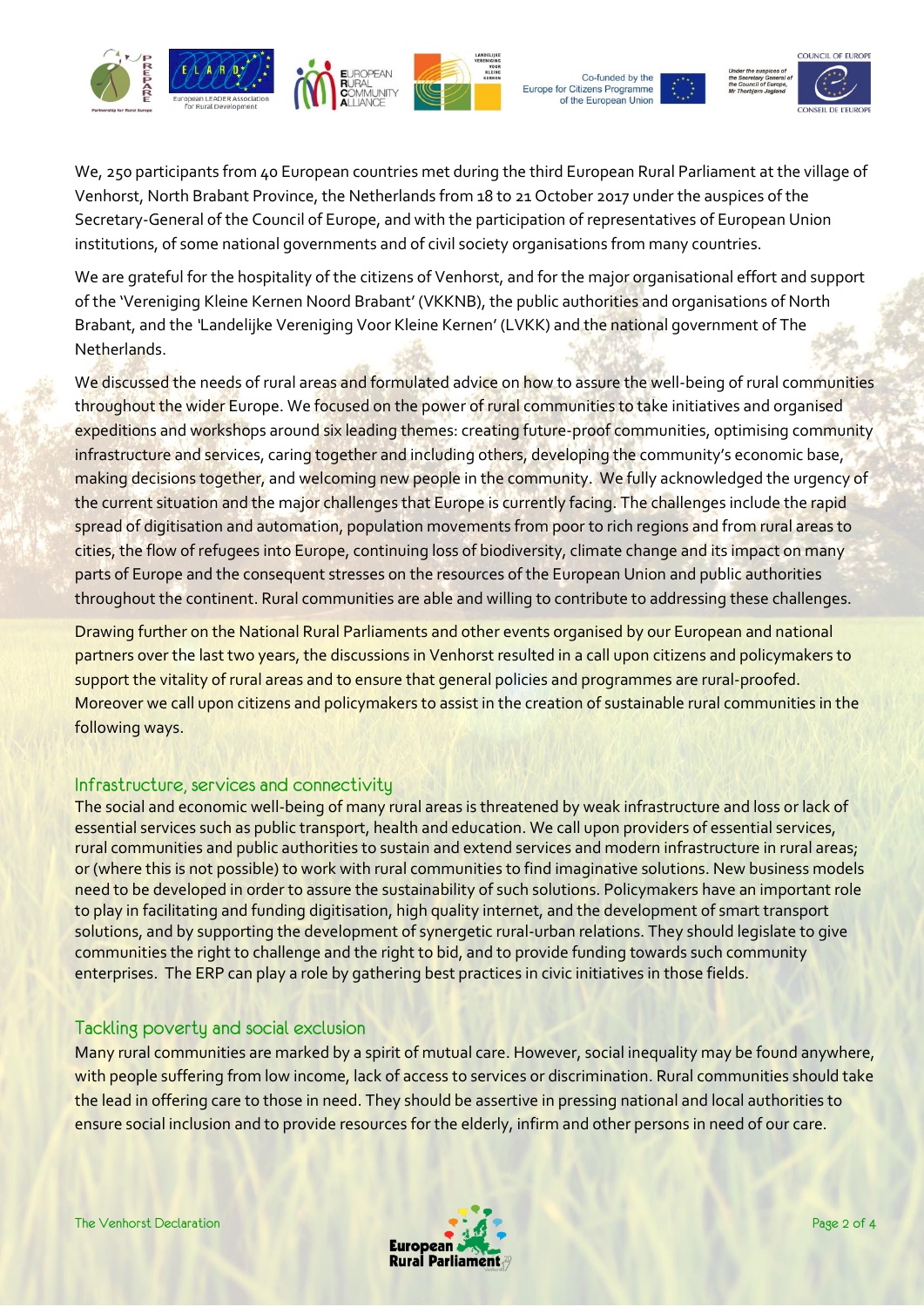





### Strengthening local economies

Vibrant communities need a sound economic base to thrive. Many rural areas face the decline of traditional industries, the threat of automation or even closure and relocation of business. There are promising examples where rural communities managed to develop new 'smart' economies based on their strongpoints and most vital economic sectors. We call upon national and European policymakers to support such experiments. The aim should be to stimulate the strengthening of the regional economic structure and realisation of smart growth, taking account of the important role of SME's in rural area. Such a programme fits the approach recently presented as EU action for smart villages.

# Welcoming new people into the community

Rural communities may be well placed to welcome people who are coming to Europe as refugees or economic migrants. There are good examples of such actions in several countries. But welcoming and integrating newcomers is not easy. The European Rural Parliament network should support the exchange of practical experiences among those working in this field. Together we could develop a web-based toolbox of good practices that assist communities in the development of local initiatives.

### Youth

Young people are the rural citizens of the future. We therefore place high importance on enabling young people to find a good life in the countryside. This includes sufficient services that fit their needs as well as inclusion of youth in the development of rural areas. We urge governments, public authorities and LEADER groups to ensure that young people can take part in funded programmes. We ask ERP partners to link up with rural youth initiatives and support them wherever possible, for instance by involving young people in community initiatives and by supporting international exchange between young people in different European countries, among others through gatherings like the recent first European Rural Youth Parliament.

### Bottom-up local development

The ERP meeting in Venhorst revealed the enthusiasm of rural citizens to engage for their communities and to develop multiple initiatives to strengthen the vitality of rural areas. We call on governments and European institutions to:

- recognise the importance of the local level for developing creative, open and tailor-made strategies;
- invest in capacity building and support of those citizens who are ready to engage and invest a considerable part of their free time for the community;
- reinforce partnerships of public, private and civil society actors; and equip these partnerships to provide the missing link between policies at national or regional level and grass roots initiatives at local level
- add value to local assets: priority should be given to investments which increase community knowledge and capacity and enhance the sustainable use of strategic assets such as high-quality landscapes, cultural heritage, broadband, food and waste.